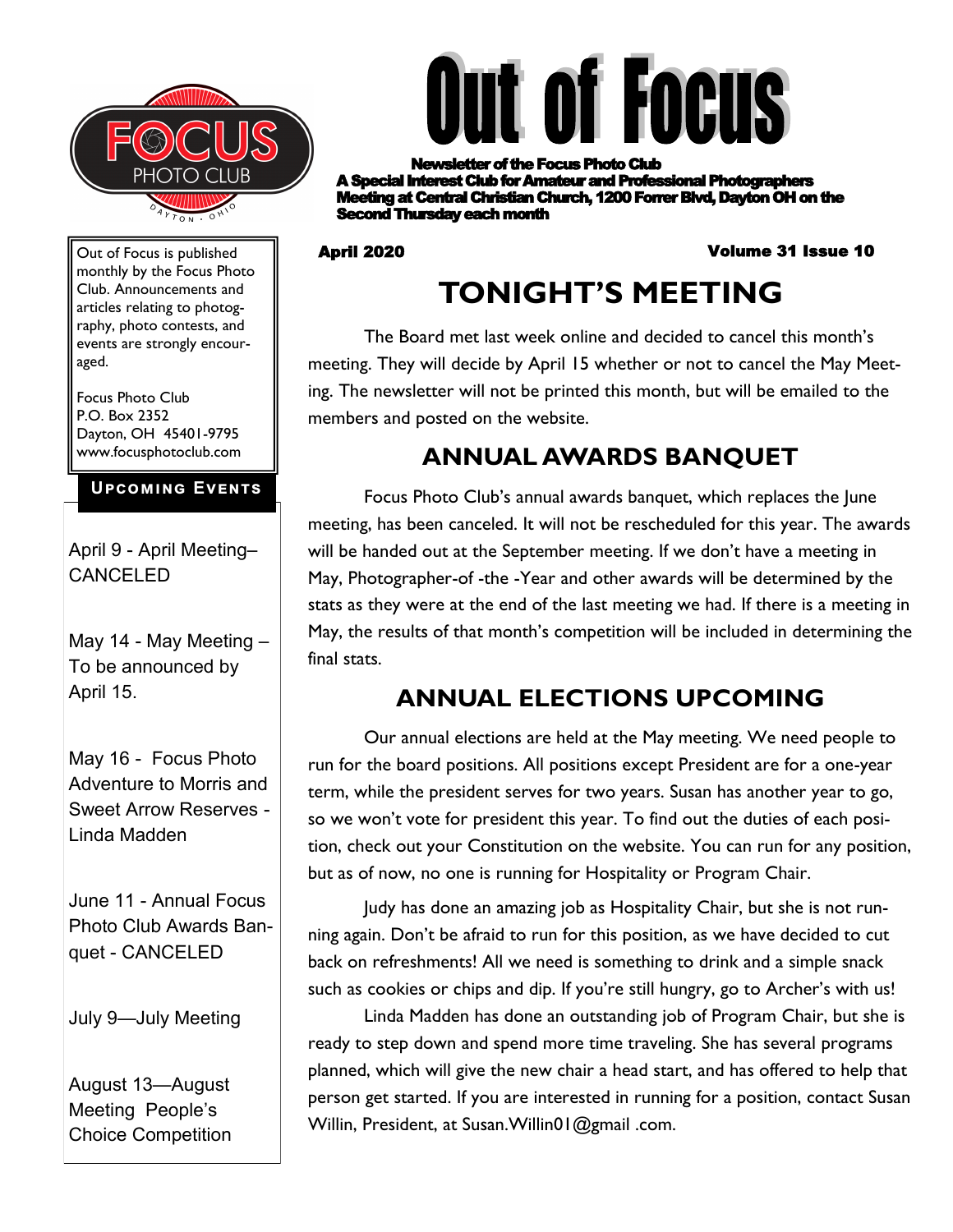**President's Message February 2020** Susan Willin



#### **Things to 'FOCUS' on while you 'Stay at Home'!**

As you have probably learned from our prior announcements and email updates, FOCUS Photo Club has postponed or canceled many of our club meetings, competitions and activities. We are not the only ones, as many clubs throughout the state and country have done the same.

Most of the world has embraced the challenge of trying to contain an unknown virus and has canceled and or postponed human activity to prevent its spread. Schools, travel, sports, restaurants, the economy, and most everything has been affected…especially social gatherings.

We are a very social club and I know the absence of our monthly get togethers weighs heavy on many club members. It's hard not to see old and new friends, and to bond over great conversations both before, during, and even after our meetings. I realize this is a big hole for many of us.

The FOCUS Board has met in creative ways during this hiatus and we hope to keep everyone involved and informed of events as they happen. We learned that Chat Rooms, while low in technology and easy to use, are too cumbersome, and that face-to-face video meetings, while higher on the technology end, worked much better for good communication. Many of us are practicing

strict 'stay at home' measures and using video technology such as SKYPE and ZOOM are great ways to connect with friends, family! …and work (not so fun).

The Board decided, as a whole, to postpone our official competitions. The Board believes it is important for our competitions to remain fair across the board for both digital and print competitors.

In light of this decision, we are currently holding an 'unofficial' Photo Competition on our FOCUS Facebook Page. The idea is to post a photo that you have taken during the governor's 'Stay at Home' order. The photo can be any photo you've taken at home since the Stay at Home order was issued. It should be a photo that was taken at your home…indoor, outdoor (your yard), still life, candid, composite, macro…anything you can think of! It can be of any subject, it just has to be done while at home. Go to the our FOCUS Facebook page for more details and enter away! Another decision by the Board included postponing our Annual Year-End Banquet. While we know this is a disappointment, we intend to celebrate one way or the other at some point! : ) We will make sure to keep you all informed as the details are worked out…and we appreciate your patience very much.

While at home, there are still many photography-related things to do. I have seen many images posted by our members either as 'drive by' opportunities or by lone visits to local parks and wildife areas. Impressive images! Susan Susan Susan Susan Susan Susan Susan Susan Susan Susan Susan Susan Susan Susan Susan Susan Susan Susa

| <b>Executive Board 2019-2020</b> |                        |                         |                                   |
|----------------------------------|------------------------|-------------------------|-----------------------------------|
| President                        | Susan Willin           | 369-4169                | susan.willin01@gmail.com          |
| Admin VP                         | Tom Entingh            | 610-8953                | tomcathinks@yahoo.com             |
| <b>Competition VP</b>            | Louise Haws            | 231-2498                | wtchymlh@hotmail.com              |
| Dig. Comp VP                     | Nancy Chris-<br>tolear |                         | digitalcompetition@focusphoto.com |
| Secretary                        | Kathy Moore            | 839-5580                | gsdzr4me@gmail.com                |
| Treasurer                        | Joyce Willis           | 836-3656                | Joycewillisphoto@gmail.com        |
| Historian                        | Julie Lucht            | 408-0775                | Juliealucht@gmail.com             |
| Program Chair                    | Linda Madden           | 707-5746                | Glencomadden@yahoo.com            |
| PR/News                          | Pat McCarthy           | 417-4124                | Patmcbirder@woh.rr.com            |
| Hospitality                      | <b>Judy Fellner</b>    | 554-2216                | judyfellner1@aol.com              |
| Webmaster                        | Judy and<br>Susan      | $\overline{\mathbf{a}}$ | $\mathbf{g}$                      |
| Co-founder                       | Nancy Roach            |                         | In Memoriam                       |
| Co-founder                       | <b>Brook Brandewie</b> |                         | In Memoriam                       |
| Liaison                          | John Murphy            | 224-9090                | Murphy01@sbcglobal.net            |